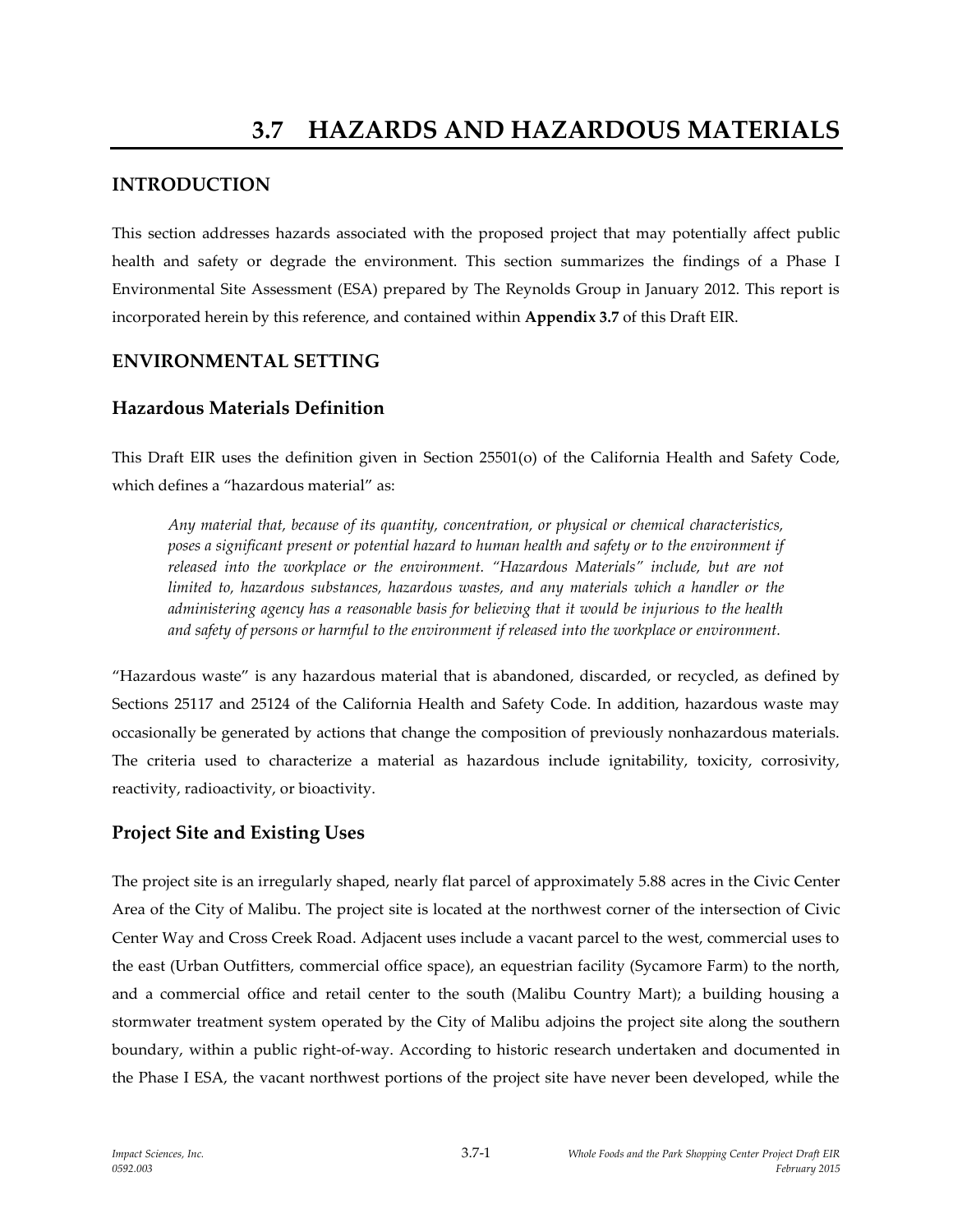small paved portion of the project site on the east side of the parcel, off Cross Creek Road, was once used as a towing yard and a skateboard park. No known septic systems exist on the project site.

Additional uses near the project site include a GTE/Verizon Wireless maintenance facility, with a building and a surface parking lot, located immediately adjacent to the northeast corner of the project site (3705 Cross Creek Road). Located further to the north along Cross Creek Road is the neighborhood known as "Serra Retreat" (also sometimes called "Serra Canyon"). This area includes a community of 96 single-family residential properties and the Serra Retreat, a Catholic Retreat and Conference Center. Residents belong to the Serra Canyon Property Owners Association, which was formed to maintain the privately-owned portion of Cross Creek Road which serves the canyon community. Entry to the community is controlled by two guard-gated drives, one off PCH and the other on Cross Creek Road. Immediately to the west is the currently undeveloped parcel for the approved La Paz commercial development. The Los Angeles County Civic Center complex, which includes the Los Angeles County Public Library – Malibu Branch, and the Los Angeles County Superior Court West District office (which is now closed), is located immediately to the west of the La Paz project site. The Santa Monica Community College District (as the Lead Agency) is currently preparing an EIR for the demolition of the former Los Angeles County Sheriff's Station, also on the complex site, which was decommissioned in the early 1990s, and the construction of a new, two-story, above-grade, approximately 27,500-square-foot educational facility, including an approximately 5,700-square-foot Sheriff's substation and an Emergency Operations and Planning Center on the ground floor to serve the Malibu community. The City's 26-acre Legacy Park, a passive community park, which includes an element of the City's storm water treatment system, is located southwest of the project site, across Civic Center Way.

The Pacific Ocean is located 0.5 mile south of the site, lower Malibu Creek is 0.5 mile to the south and east and the base of the Santa Monica Mountains foothills are located 0.5 mile to the north across Malibu Canyon Road. Refer to **Figures 2.0-1, Project Vicinity, 2.0-2, Project Boundary,** and **2.0-3, Project Site**.

Primary access to the project site is provided from Civic Center Way via Pacific Coast Highway (PCH). Both streets are generally posted with speed limits of or operating at speeds of 40 to 55 miles per hour. PCH's travel lanes are bordered by wide paved shoulders. No sidewalks or formal bike paths exist along this segment of PCH. Civic Center Way runs along the southern boundary of the project site and is twolanes in front of the project site. Cross Creek Road is two lanes with a dirt shoulder along the eastern boundary of the project site.

Following construction of the proposed project, vehicles would access the project site via two driveways: one driveway is planned on Civic Center Way near the west end of the project site opposite the Country Mart Shopping Center driveway and one driveway is planned on Cross Creek Road near the north end of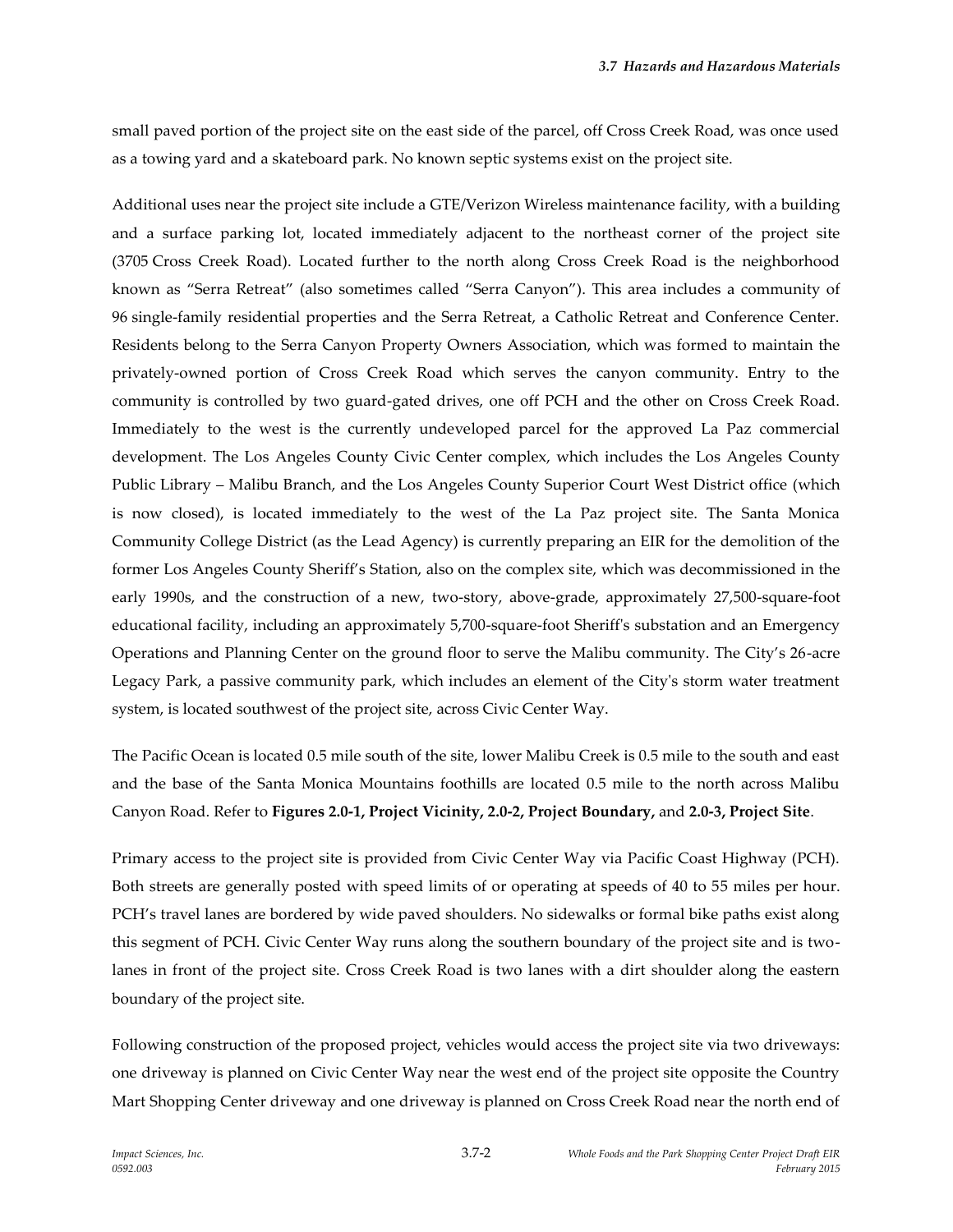the project site. According to the City of Malibu's SEMS/NIMS Emergency Operations Plan 2012 (EOP) the project site is not located along any of the City's designated emergency evacuation routes.<sup>1</sup>

Sensitive receptors are identified as those individuals with fragile or immature immune systems who may have a special sensitivity to environmental discharges. These sensitive receptors typically include the elderly, the chronically ill, and children. While the location of all sensitive receptors cannot be determined, typically those buildings and facilities, i.e., schools, daycare centers, hospitals, and nursing homes that house these individuals, are used to define their potential location. Surrounding uses that would be considered sensitive receptors with respect to hazardous material exposure include the singlefamily residential uses located immediately to the north along Cross Creek Road, Webster Elementary School located approximately 0.8 mile northwest of the project site, the Gan Malibu Preschool located approximately 0.8 mile east of the project site and Malibu Presbyterian Church Preschool located approximately 1.2 miles northwest of the project site. There are some medical offices located in the commercial buildings to the south of the project site, however, they are not hospital or long term care facilities and as such are not considered sensitive receptors. It should be noted that Colin McEwen High School, formerly located in these buildings, is no longer in operation.<sup>2</sup>

### *Environmental Site Assessment*

Site visits to perform a Phase I Environmental Site Assessment (Phase I ESA) were conducted on October 20, 2011 and December 8, 2011 by the Reynolds Group. The purpose of the Phase I ESA was to determine evidence of issues of environmental concern, consistent with the American Society for Testing Materials (ASTM) Standard E1527-05 (the current standard is E1527-13) and the US Environmental Protection Agency (US EPA) Region 9 Standard 40 CFR Part 312 for All Appropriate Inquiries (AAIs).<sup>3</sup>

At the time of the site visits, the project site consisted of areas of asphalt paving, bare soil, gravel, and vegetation mainly comprised of highly disturbed, non-native grassland; a cluster of mature trees is in the northwest corner of the site. A silo-type container formerly used to store grain was observed atop a small concrete pad near the existing trees; no odors or staining on or around the container were noted during the inspection. The area of the project site formerly used as the skateboard park along the east side, off Cross Creek Road, is paved with asphalt (approximately 6,000 square feet). A dirt and gravel road

<sup>1</sup> City of Malibu SEMS/NIMS Emergency Operations Plan 2012, website: https://www.malibucity.org/ DocumentCenter/View/68, accessed March 17, 2014.

<sup>&</sup>lt;sup>2</sup> A search for the California Secretary of State, Business Entity Detail indicates that their status as a California Corporation has been suspended. Website: http://kepler.sos.ca.gov/, accessed March 18, 2014.

<sup>&</sup>lt;sup>3</sup> The new standard (E1527-13) does not change any thresholds; rather it simplifies definitions and mandates agency file review of vapor migration. This information was provided by The Reynolds Group on January 7, 2015.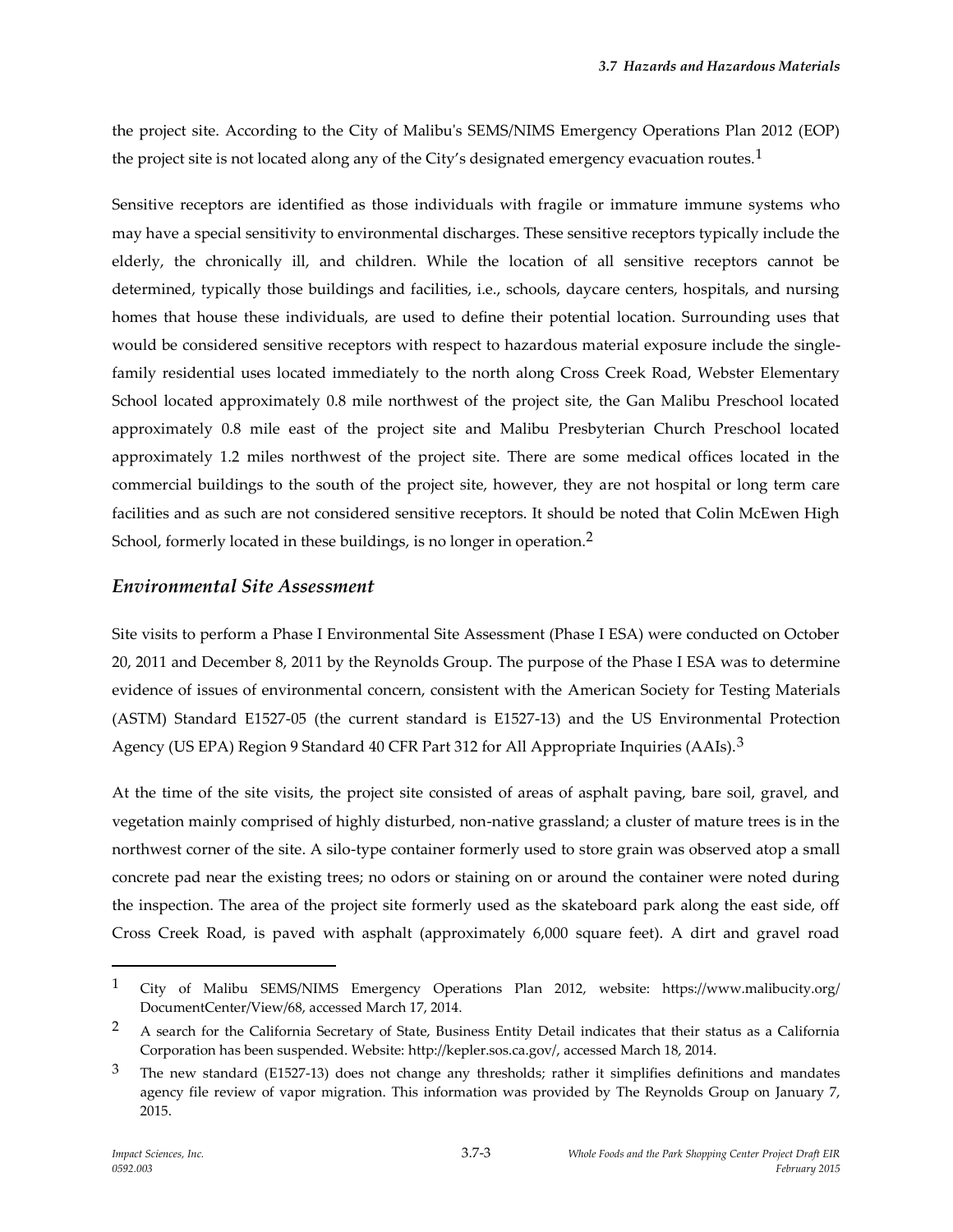running north-south along the west side of the project site is accessed from a gateway on Civic Center Way and extends north to the former skateboard park area. Chain-link fencing surrounds the majority of the project site. Refer to **Figure 3.7-1, Property Plot Plan.**

No evidence of underground storage tanks (USTs) was detected during the inspection. According to historic records, one 500-gallon gasoline underground storage tank (UST) formerly existed near the northwest comer of the project site. The tank was removed in 1997, no gasoline constituents were detected in soil samples collected during the removal, and the case has been issued regulatory closure with the Los Angeles County Department of Public Works (LADPW). As such, the former 500-gallon UST is not an issue of environmental concern.

As shown on **Figure 3.7-1, Property Plot Plan**, six former groundwater monitoring wells are scattered across the site. Well numbers MW1, MW2, and MW3 were the result of borings originally performed by Van Beveren & Butelo as part of their subsurface investigations in August 2007; their report states that following their investigations, boring sites 1, 2, and 4 were converted into groundwater monitoring wells.4 An additional report, prepared by Van Beveren & Butelo calls out the locations of well numbers TW1, TW2, and TW3.<sup>5</sup> Laboratory tests conducted showed volatile organic compounds (VOCs) below laboratory detection limits in a groundwater samples collected from the wells on April 25, 2008, and metals concentrations, where present, were within normal background ranges. While the wells identified on the project site are considered a recognized environmental condition (REC) as defined by ASTM Standard E1527-05 and ASTM Standard E1527-13, no other research performed during the Phase I ESA suggested that groundwater beneath the project site is impacted. As such, the existing wells on the project site are not considered issues of environmental concern.

- No evidence of environmentally hazardous leaks, spills, or dumping was observed on the project site during the inspection.
- No electrical transformers were observed on the project site.
- No pungent or noxious air emissions were noted during the inspection.
- No ponds, other standing water, or wetlands were observed on the project site during the inspection.
- Other than the groundwater monitoring wells, no RECs were observed on the project site during the inspection.

<sup>4</sup> Van Beveren & Butelo, Inc., *Report of Geotechnical Investigation, Proposed Papa Jack's Town Center*, August 7, 2007.

<sup>5</sup> Van Beveren & Butelo, Inc., *Report of Hydrogeologic Investigation, Proposed Papa Jack's Town Center*, June 4, 2008.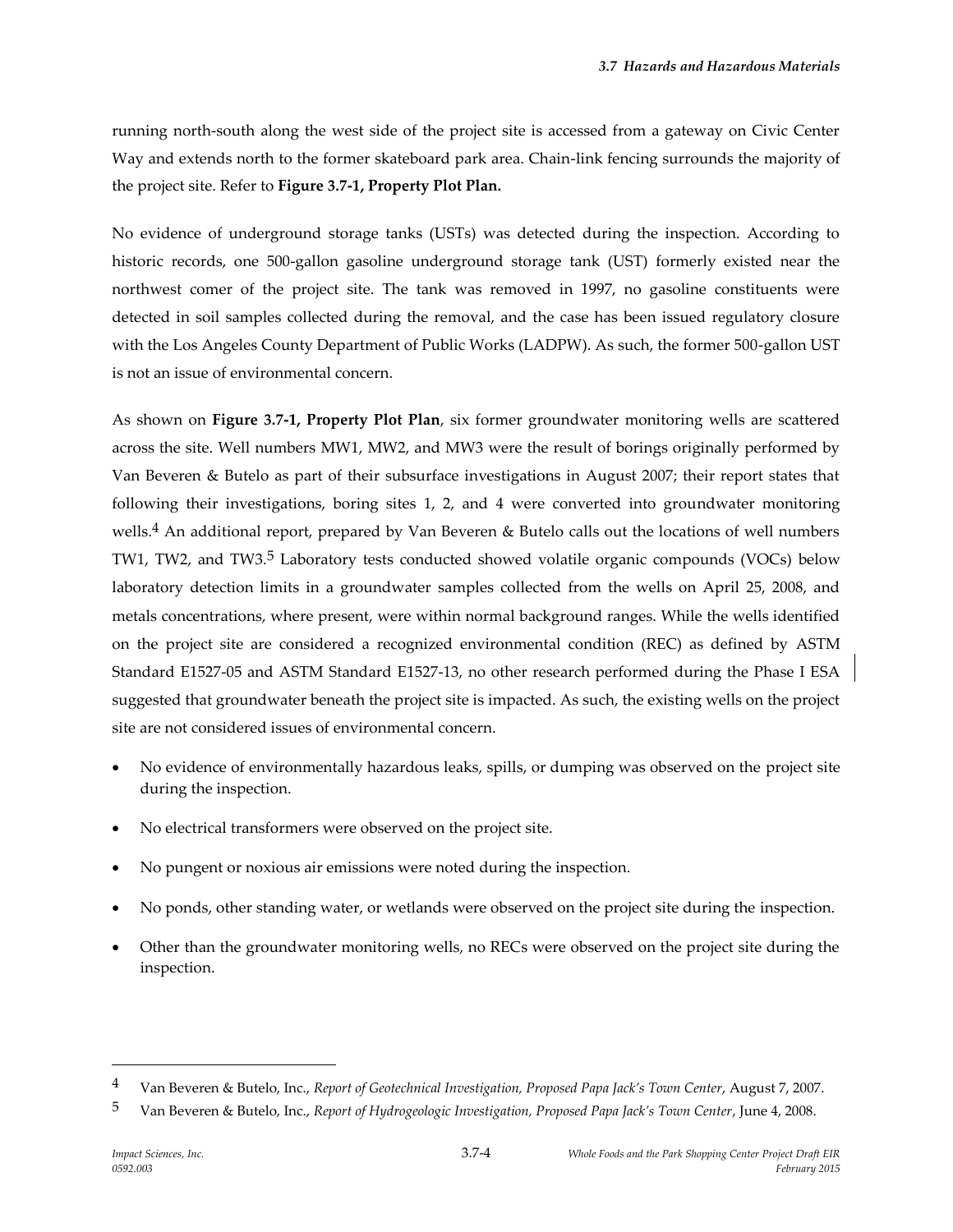

FIGURE **3.7-1**

Property Plot Plan

0592.003•03/14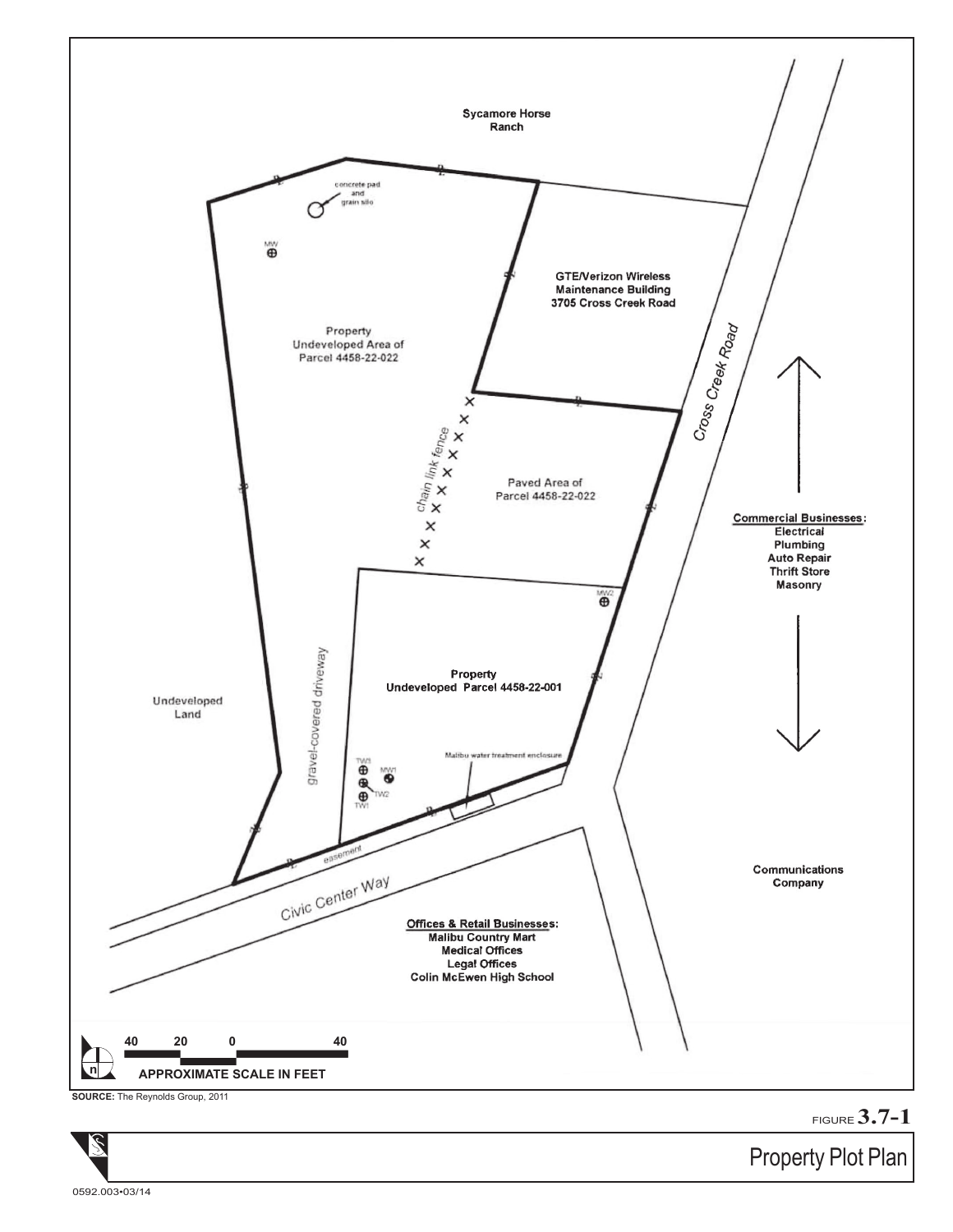The inspection also included a visual assessment of the adjacent properties; no issues of environmental concern were noted as viewed from public right-of-ways.

### *Database Searches*

The project site lies between a mixed commercial and residential area of the City of Malibu. An historical environmental database search in compliance with ASTM Standard EI527-00 and ASTM Standard is E1527-13 was conducted encompassing the project site and up to a 1 mile radius from the project site. The project site does not appear in any of the databases. A few cases of potential environmental concern were identified in the area within various databases. However, none of these cases are issues of actual environmental concern to the project site for reasons detailed in the Phase 1 ESA, including distance from the project site, regulatory closure, and down-gradient or cross-gradient locations.

### **Wildland Fire Hazard Potential**

The Santa Monica Mountains are considered particularly susceptible to wildfires due to several factors including; climate patterns and weather conditions, fire adaptation of vegetation types, slope steepness, and frequency of fires caused by human activity. The Los Angeles County Fire Department (LACFD) and the California Department of Forestry and Fire Protection (CAL FIRE) both classify the entire City of Malibu as being in a critical fire hazard area, i.e., a Very High Fire Hazard Severity Zone (VHFHSZ). County Fire Code states that no building within a designated VHFHSZ shall be located more than 1,000 feet from a fire hydrant with the distance being measured along a route providing reasonable access.

The LACFD also requires a 300-foot fuel modification buffer around all habitable developments within high fire hazard areas. Fuel modification reduces the radiant and convective heat generated by wildfire, and provides valuable defensible space for firefighters to take an effective stand against an approaching fire front and firebrands (i.e., ember showers). When a wildfire occurs, the primary protection for life, property, and the environment comes from passive protection measures such as defensible space, fire resistive landscaping, and fire-resistive construction. The sum effect of passive protection measures substantially increases the effectiveness of fire suppression activities. Fire suppression generally includes a combined resource attack, which is a coordinated suppression effort including ground assets, aviation assets, passive fire protection measures, and command elements.

The project site lies between a mixed commercial and residential area of the City, i.e., commercial properties are adjacent to the project site to the east, west, and south, while the adjoining property to the north is residential. Residential areas are affected by wildland fire more than any other areas in the City. Houses that are nestled among the heavily vegetated canyons surrounded by a great deal of underbrush are especially vulnerable to fires.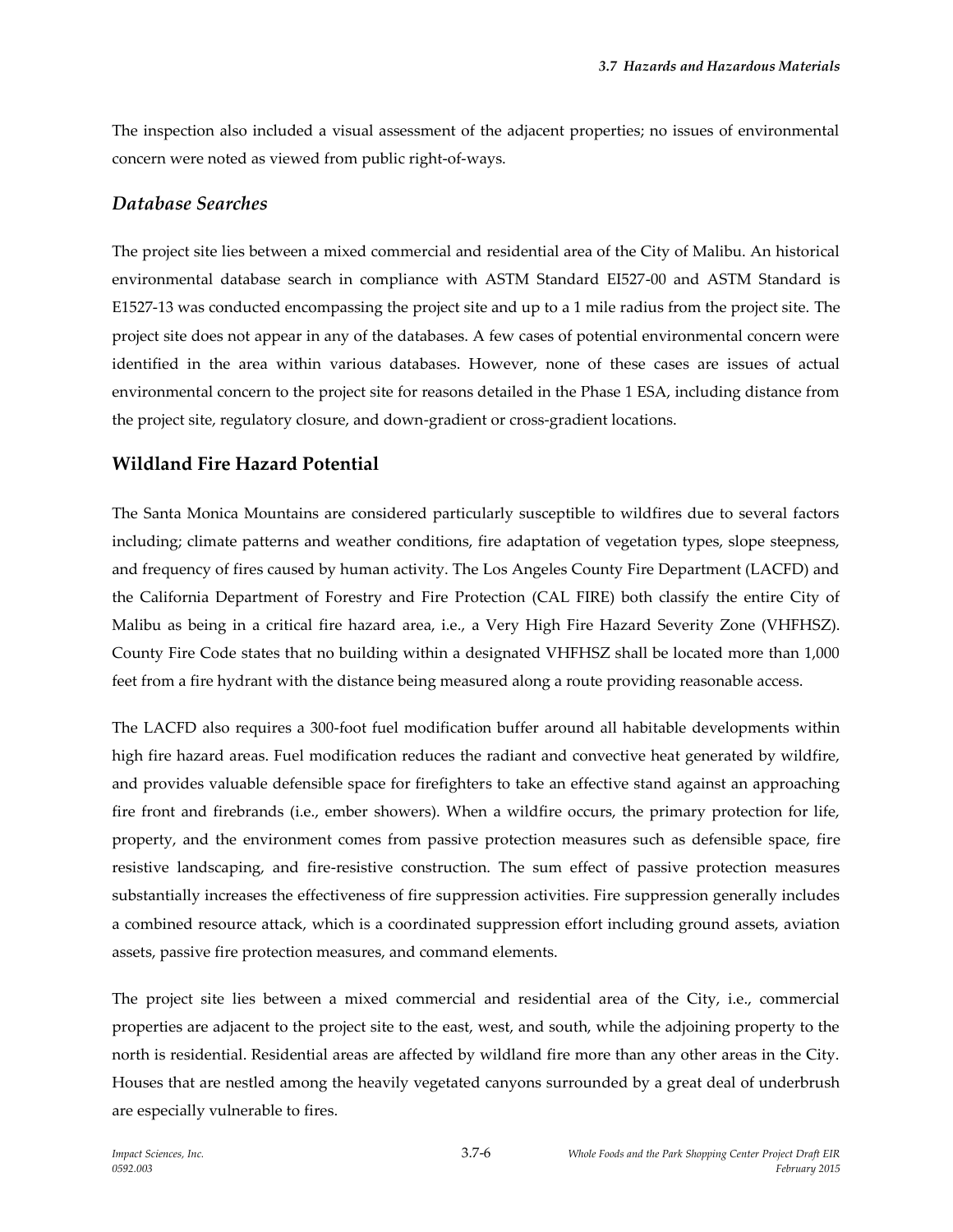# *Fire Services*

The City is served by the LACFD, as well as CAL FIRE, if needed. There are four LACFD stations that could serve the project site. Their staffing and equipment are detailed in **Table 3.11.1-1, Fire Stations Serving the Project Site,** in **Section 3.11.1, Public Services - Fire Protection.**

Fire protection services for the project site would primarily be provided by Fire Station 88, but if necessary, the project site could be served by any or all of the fire stations listed in **Table 3.11.1-1**. In addition to these stations, in the event of major fires, the County has mutual aid agreements with CAL FIRE and nearby cities and counties throughout the state so that additional personnel and firefighting equipment can augment the LACFD. In the event of a large wildland fire these resources are almost always called upon, since local resources would not be sufficient to battle the blaze.

The City of Malibu's water supply is provided by the Metropolitan Water District of Southern California (MWD). Water infrastructure serving the vicinity of the project site is maintained by the Los Angeles County Department of Public Works, Waterworks District 29. Currently the City receives water through a 30-inch water main running along PCH and smaller water mains beneath Civic Center Way and Cross Creek Road. These mains range in size from 6 inches to 12 inches.

The required water supply for fire suppression varies with the type of development, life hazard, type and level of occupancy, and degree of fire hazard, based on such factors as building age or type of construction. This required water supply is termed the "fire flow" and measures the performance capacity of water lines to supply water with adequate pressure during emergencies. The LACFD fire flow requirements are based on the type of land use, size of structures, number of floors, building materials used, location and the presence of fire sprinklers, among other factors to meet the projected fire flow requirements, the LACFD is requiring that the proposed project install one public fire hydrant and three private fire hydrants on the project site. The required fire flow for the project hydrants is 2,000 gallons per minute (gpm) at 20 pounds per square inch (psi) for up to a 2-hour duration, over and above the maximum daily domestic demand, for the public fire hydrant and 2,500 gpm at 20 psi with two hydrants flowing simultaneously, one of which must be the furthest from the public water source, for the private fire hydrants.6

<sup>6</sup> Los Angeles County Fire Department, Water System Requirements, correspondence dated September 14, 2010.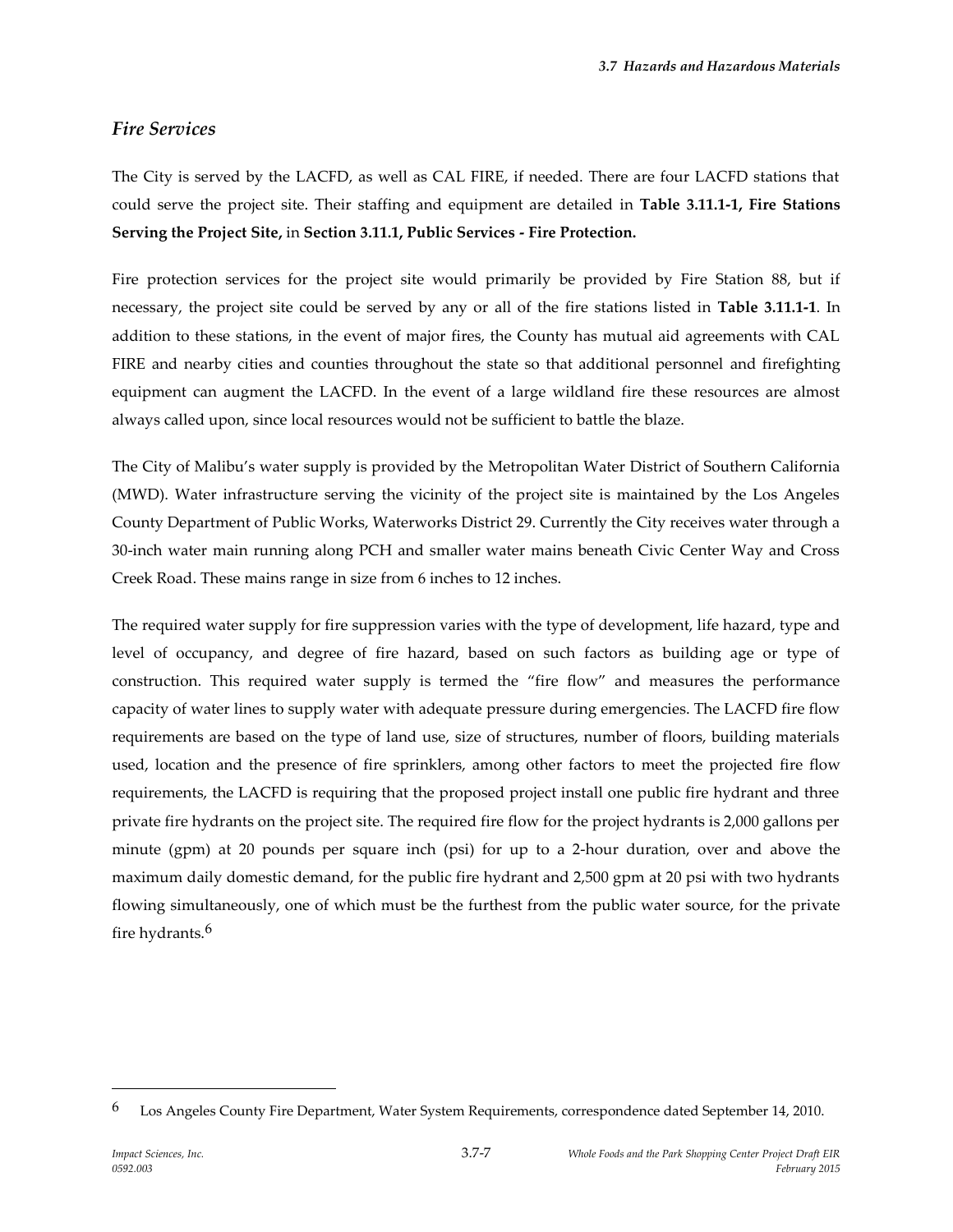### **REGULATORY FRAMEWORK**

### **Federal Regulations**

A variety of laws and regulations governing the management and control of hazardous substances has been established at the federal level to protect the environment. These regulations fall under the jurisdiction of the US EPA and include the following principal laws:

### *The Comprehensive Environmental Response, Compensation, and Liability Act*

The Comprehensive Environmental Response, Compensation, and Liability Act ("CERCLA" or "Superfund") creates national policy and procedures to identify and cleanup sites where hazardous substances have been released into the environment and provides the mechanisms by which these remedial actions are financed. Additionally, the Superfund Amendment and Reauthorization Act (SARA), which extended and amended CERCLA, required that due diligence be exercised in the investigation of past and current handling of hazardous substances prior to property sale.

### *The Resource Conservation and Recovery Act*

The Resource Conservation and Recovery Act (RCRA) was enacted in 1974 as the first step in regulating the potential health and environmental problems associated with solid hazardous and non-hazardous waste disposal.

# *The Toxic Substances Control Act*

The Toxic Substances Control Act (TSCA) enacted in 1976, regulates and controls harmful chemicals and toxic substances in commercial use, in particular PCBs.

### *The Federal Insecticide, Fungicide, and Rodenticide Act*

The Act (as amended) controls the manufacture, use, and disposal of pesticides and herbicides.

# *The Hazardous and Solid Waste Act*

The Hazardous and Solid Waste Act (HSWA) includes the 1984 amendments to RCRA to address gaps in the area of highly toxic wastes.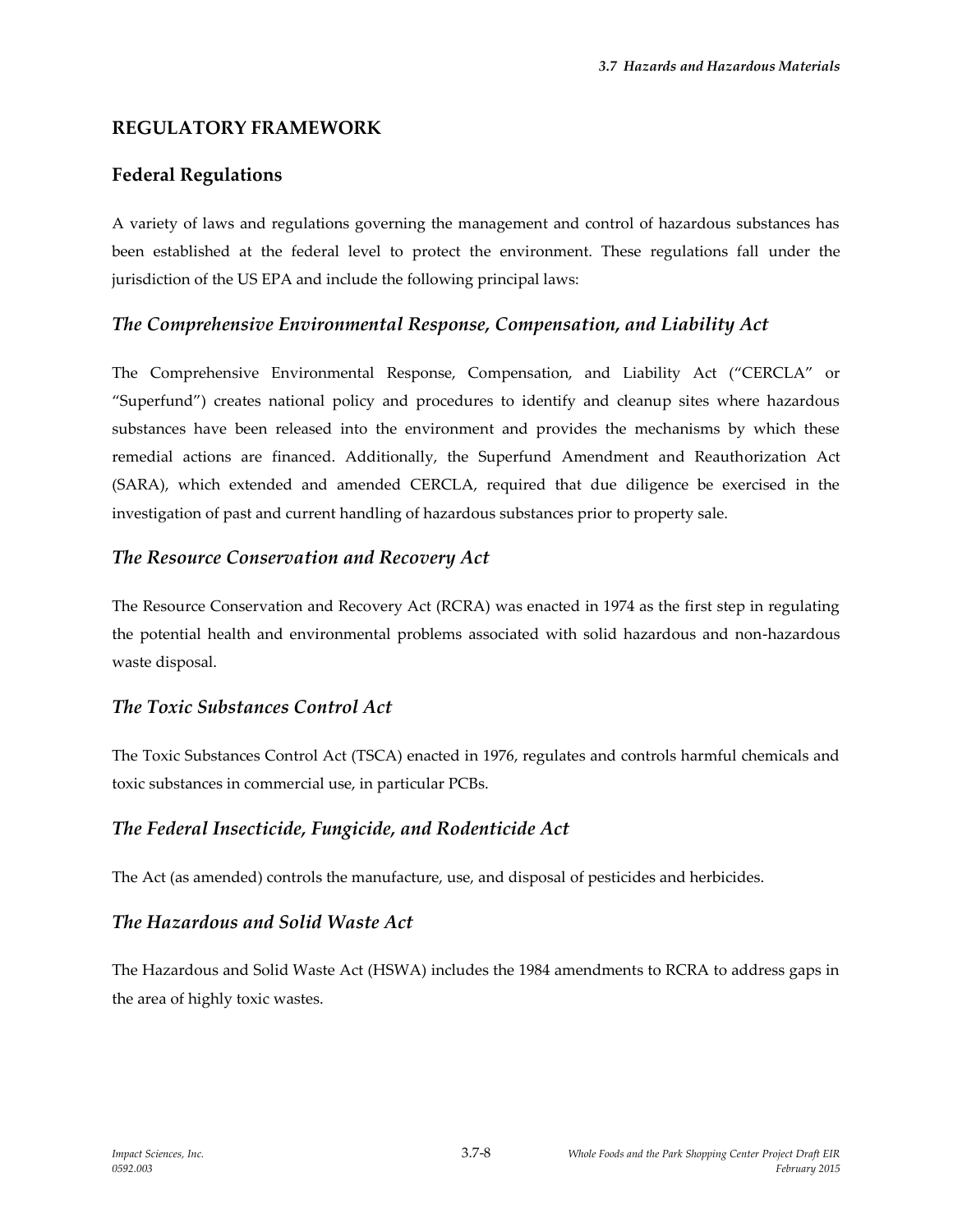# *Title 29 Code of Federal Regulations (CFR), Park 1910*

Title 29 contains the Occupational Safety and Health Administration (OSHA) requirements for workers at hazardous waste sites including emergency response, hazard communication, and personal protective equipment.

# **State Regulations**

At the state level, California has developed hazardous waste regulations that are similar to the federal laws, but that are much more stringent in their application. The basic law established in California, similar to RCRA, is the Hazardous Waste Control Law (HWCL). More detailed information concerning the implementation of these requirements is given in Title 22 of California Code of Regulations (CCR), Chapter 230. The HWCL empowers the Department of Toxic Substances Control (DTSC), a division of the California Environmental Protection Agency (CAL EPA - formerly part of the Department of Health Services), to administer the state's hazardous waste program and implement the federal program in California. This law includes UST regulation to prevent groundwater contamination.

# *Fire and Resource Assessment Program*

Government Code 51175-89 directs the California Department of Forestry and Fire Protection (CAL FIRE) to identify areas of very high fire hazard severity zones in local responsibility areas (LRA). Mapping of the areas, referred to as VHFHSZ, is based on data and models of potential fuels over a 30- to 50-year time horizon and their associated expected fire behavior, and expected burn probabilities to quantify the likelihood and nature of vegetation fire exposure (including firebrands) to buildings.

Other relevant state laws include the following:

 Proposition 65 focuses on carcinogenic or teratogenic contaminants and implements the state's community-right-to-know program.

# **Local Regulations**

# *Los Angeles County Code*

The Los Angeles County Fire Code establishes guidelines and requirements for fuel modification and clearance of brush and vegetative growth. Specifically, Fire Code Section 1117.2.1 requires the submittal of a fuel modification plan, a landscape plan, and an irrigation plan for the area within a proposed project's boundaries designated a VHFHSZ. The plan must be prepared by a registered landscape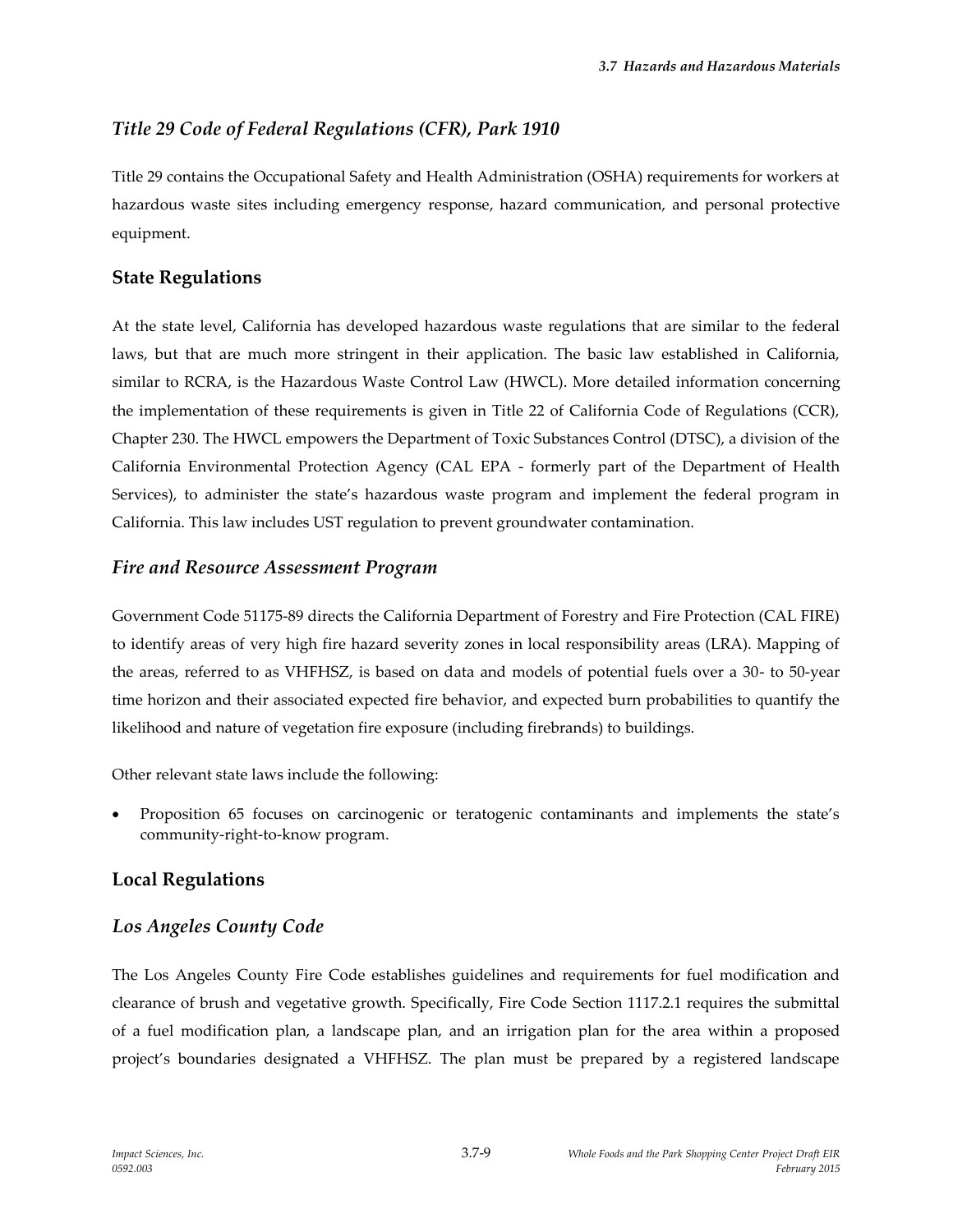architect, landscape designer, landscape contractor, or an individual with expertise acceptable to the forestry division of the fire department prior to any new construction.

The Weed Abatement Division of the Los Angeles County Department of Agricultural Commissioner has been given authority to create defensible space for unimproved properties. In accordance with Los Angeles County Fire Code (Section 317 et seq.), the Agricultural Commissioner may notify all owners of property affected that they must clear all flammable vegetation and other combustible growth or reduce the amount of fuel content for a distance greater than 30 feet, but not to exceed 200 feet.

### *City of Malibu Fire Code*

The City of Malibu has adopted the Los Angeles County Fire Code, contained in Title 32 of the Los Angeles County Code. The City of Malibu Fire Code includes regulations that require the identification of Fire Hazard Severity Zones and regulations for vegetation management and fuel modification. Fire Code Section 1117.2.1 requires that a fuel modification plan, a landscape plan, and an irrigation plan be prepared prior to any subdivision of land or new construction in a VHFHSZ. As described previously in this section, all land in the City is designated a VHFHSZ.

### *Ordinance No. 299 of the City of Malibu*

Ordinance No. 299 of the City of Malibu required the Los Angeles County Fire Chief to designate all land in the City as VHFHSZ, a zone defined by a more destructive behavior of fire and a greater probability of flames and embers threatening buildings. Properties in VHFHSZ are subject to more stringent Building Code requirements. In summary, these code provisions address roofing and siding materials, window glazing, exterior doors, the protection of openings and unenclosed underfloor areas, and accessory structures.

### *City of Malibu General Plan*

The safety and health element of the City of Malibu General Plan includes goals and policies intended to minimize risks due to fire hazards. Safety Implementation Measure 4 is intended to "establish programs and guidelines for fire-safe landscaping including buffers comprised of fire resistant vegetation between residential areas and open space areas and encourage use of fire-safe landscaping principles which emphasize plant species with low fuel volumes." Other implementation measures include coordination between the City and LACFD and measures regarding emergency response.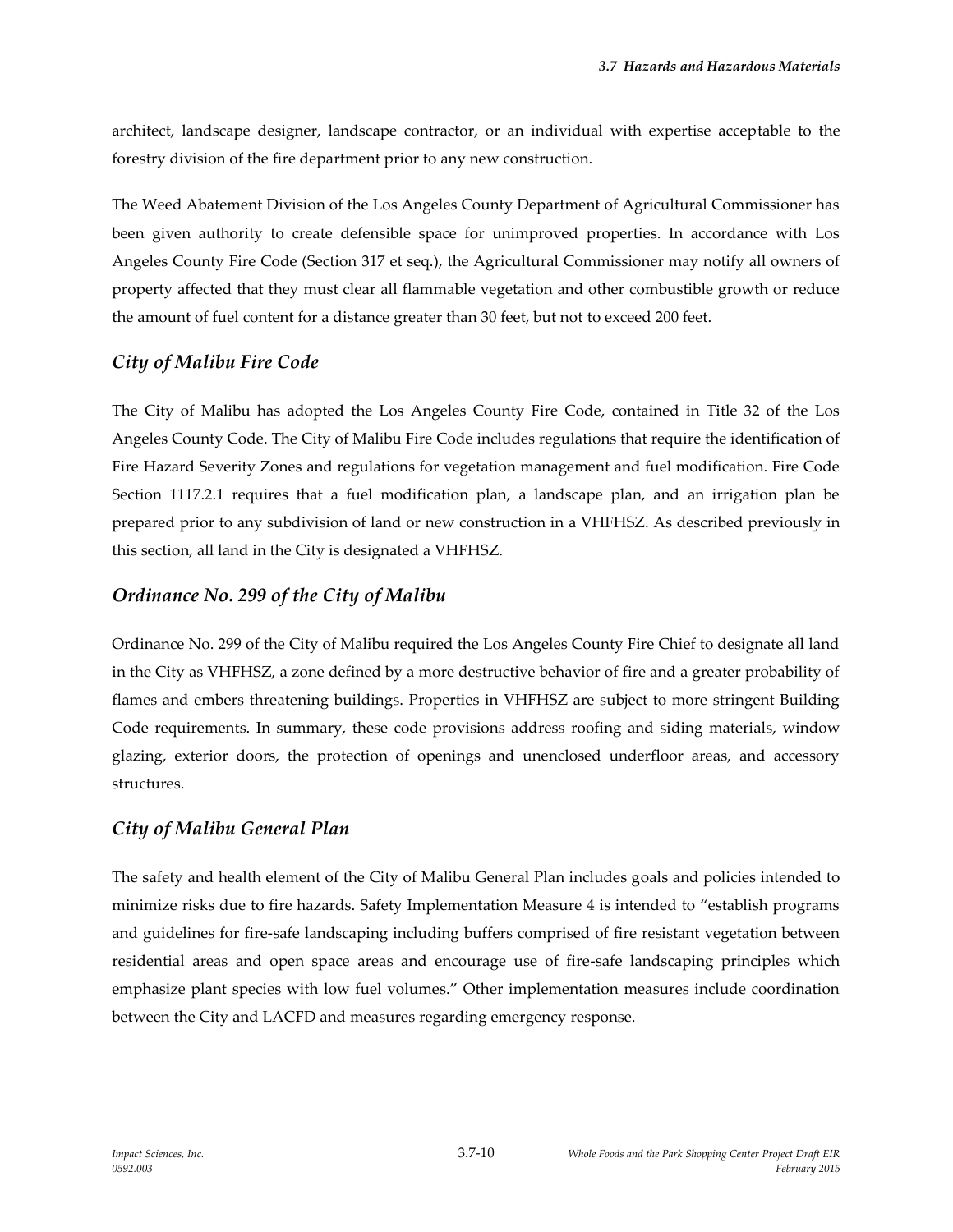# *City of Malibu Local Coastal Program Land Use Plan*

General policies 4.45 through 4.54 of the City of Malibu Local Coastal Program (LCP) Land Use Plan are intended to minimize risks due to fire hazards. They include siting and design guidelines and requirements for developments adjacent to parkland. This also requires adequate access and water supply for fire protection personnel and specific brush clearance methods. The LCP Land Use Plan also requires submittal of a fuel modification plan prior to approval for any project that requires fuel modification.

# *City of Malibu LCP Local Implementation Plan*

Chapter 9 of the City of Malibu LCP Local Implementation Plan contains provisions intended to ensure that new development minimizes risks to life and property in areas of high geologic, flood, and fire hazard. Development standards, permit and application requirements, and other measures are provided to implement the LCP Local Implementation Plan.

# **ENVIRONMENTAL IMPACTS**

### **Thresholds of Significance**

The following thresholds for determining the significance of impacts related to hazards and hazardous materials are contained in the environmental checklist form contained in Appendix G of the most recent update of the *California Environmental Quality Act (CEQA) Statutes and Guidelines*. Impacts related to hazards and hazardous materials are considered significant if the proposed project would:

- Create a significant hazard to the public or the environment through the routine transport, use, or disposal of hazardous materials.
- Create a significant hazard to the public or the environment through reasonably foreseeable upset and accident conditions involving the release of hazardous materials into the environment.
- Emit hazardous emissions or handle hazardous or acutely hazardous materials, substances, or waste within 0.25 mile of an existing or proposed school.
- Be located on a site which is included on a list of hazardous materials sites compiled pursuant to Government Code Section 65962.5 and, as a result, create a significant hazard to the public or environment.
- For a project located within an airport land use plan or, where such a plan has not been adopted, within 2 miles of a public airport or public use airport, result in a safety hazard for people residing or working in the project area.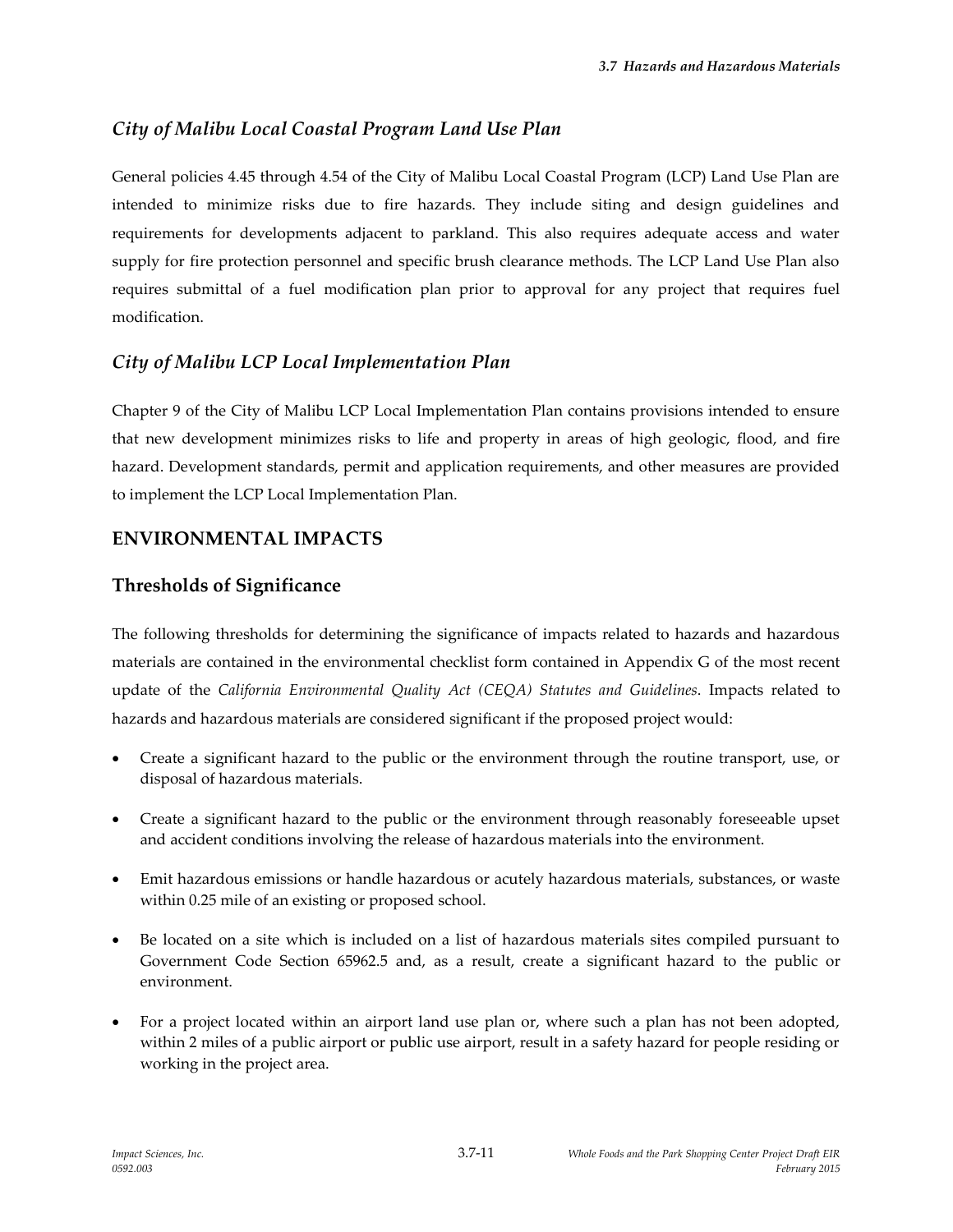- For a project located within the vicinity of a private airstrip, result in a safety hazard for people residing or working in the project area.
- Impair implementation of or physically interfere with an adopted emergency response plan or emergency evacuation plan.
- Expose people or structures to a significant risk of loss, injury, or death involving wildland fires, including whether wildlands are adjacent to urbanized areas or where residences are intermixed with wildlands.

### **Impact Analysis**

**Threshold 3.7.1 Create a significant hazard to the public or the environment through the routine transport, use, or disposal of hazardous materials.**

#### **Construction**

Construction of the proposed project would involve the use of those hazardous materials that are typically necessary for construction of commercial development (i.e., paints, building materials, cleaners, fuel for construction equipment, etc.). Therefore, construction of the proposed project would involve routine transport, use, and disposal of these types of hazardous materials throughout the duration of construction activities. Furthermore, the transport, use, and disposal of construction-related hazardous materials would occur in conformance with all applicable local, state, and federal regulations governing such activities. For example, the proposed project would be required to implement standard best management practices (BMPs) set forth by the City and the Regional Water Quality Control Board (RWQCB) which would ensure that wastes generated during the construction process are disposed of properly. Refer to **Section 3.8, Hydrology and Water Quality**, for further discussion of BMPs related to potential construction impacts. Therefore, the proposed project would not create a significant impact related to routine transport, use, or disposal of hazardous materials during construction and impacts would be less than significant.

#### **Operation**

The proposed project consists of the development of commercial retail uses (a grocery store, restaurants, and shops) and a related surface parking lot with landscaping. Due to the retail nature of the proposed project, a variety of products would be transported to and exist on-site to be used and offered for sale. Such products would only be considered hazardous if used inappropriately or if exposed to unfavorable conditions. The types of potentially hazardous materials associated with operation of the proposed project include solvents, cleaning products, fertilizers, and pesticides that are packaged and stored for consumer sales. Furthermore, materials would be used for facility upkeep that could be considered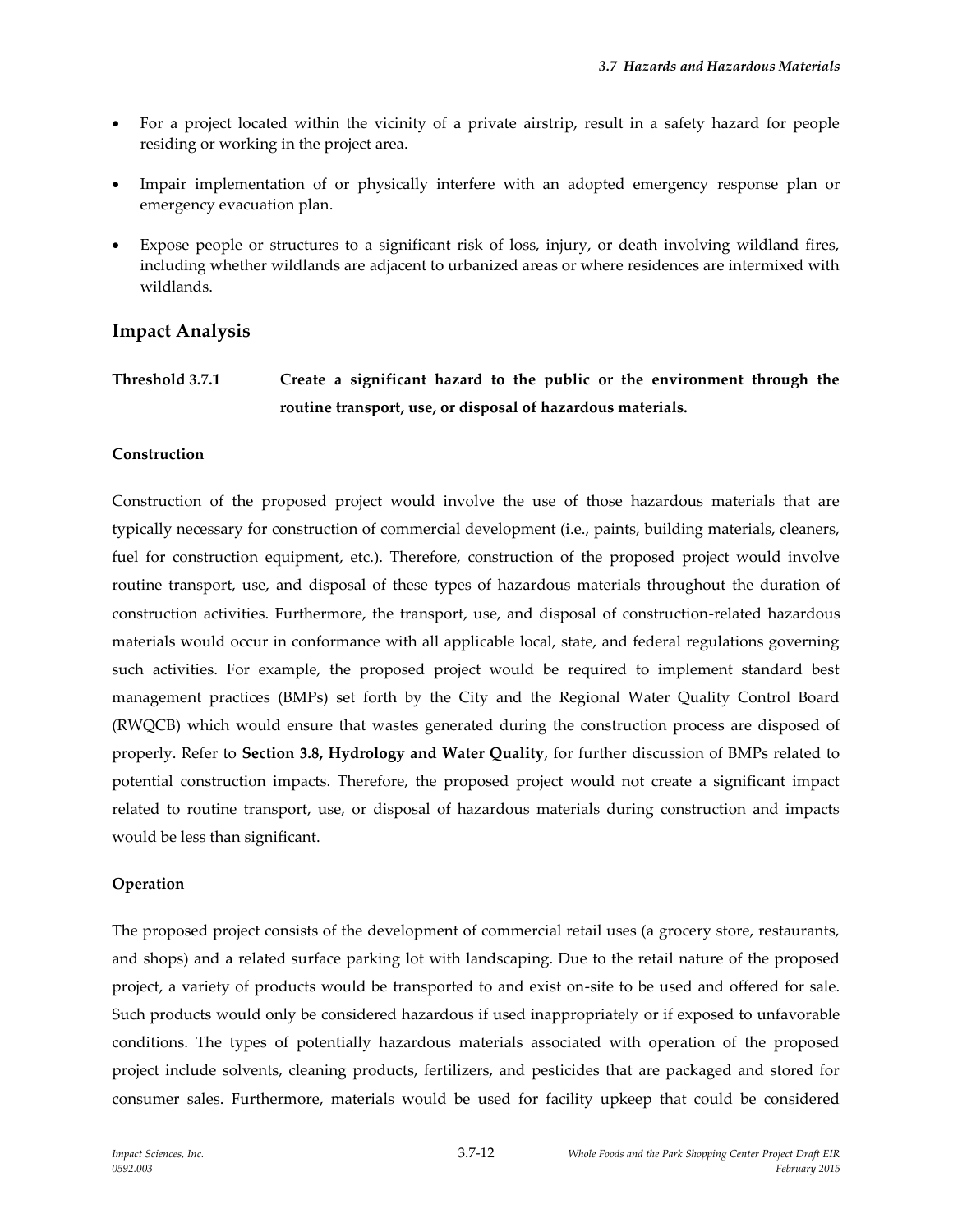hazardous if used inappropriately. Such materials include cleaning solvents used for janitorial purposes, materials used for landscaping, and materials used for maintenance. Examples of such materials could include but are not limited to cleaning solvents, pesticides and herbicides for landscaping, and painting supplies. However, all potentially hazardous materials transported, stored, offered for sale, or used onsite for daily upkeep would be contained, stored, and used in accordance with manufacturers' instructions and handled in compliance with applicable standards and regulations. With compliance with existing local, state, and federal regulations, the transport, storage, and sale of these materials would not pose a significant hazard to the public or the environment. Therefore, project impacts related to this issue would be less than significant.

#### *Mitigation Measures*

No mitigation measures are required.

#### *Residual Impacts*

Impacts would be less than significant

**Threshold 3.7.2 Create a significant hazard to the public or the environment through reasonably foreseeable upset and accident conditions involving the release of hazardous materials into the environment.**

As discussed under **Threshold 3.7.1**, compliance with federal, state, and local laws and regulations relating to transport, storage, disposal and sale of hazardous materials would minimize any potential for accidental release or upset of hazardous materials, and impacts would be less than significant.

#### *Mitigation Measures*

No mitigation measures are required.

#### *Residual Impacts*

Impacts would be less than significant

# **Threshold 3.7.3 Emit hazardous emissions or handle hazardous or acutely hazardous materials, substances, or waste within 0.25 mile of an existing or proposed school.**

The proposed project is a commercial retail development which will comply with all local, state and federal standards, regulations, and good housekeeping practices; it is not anticipated to emit any hazardous emissions or handle hazardous or acutely hazardous materials, substances, or waste during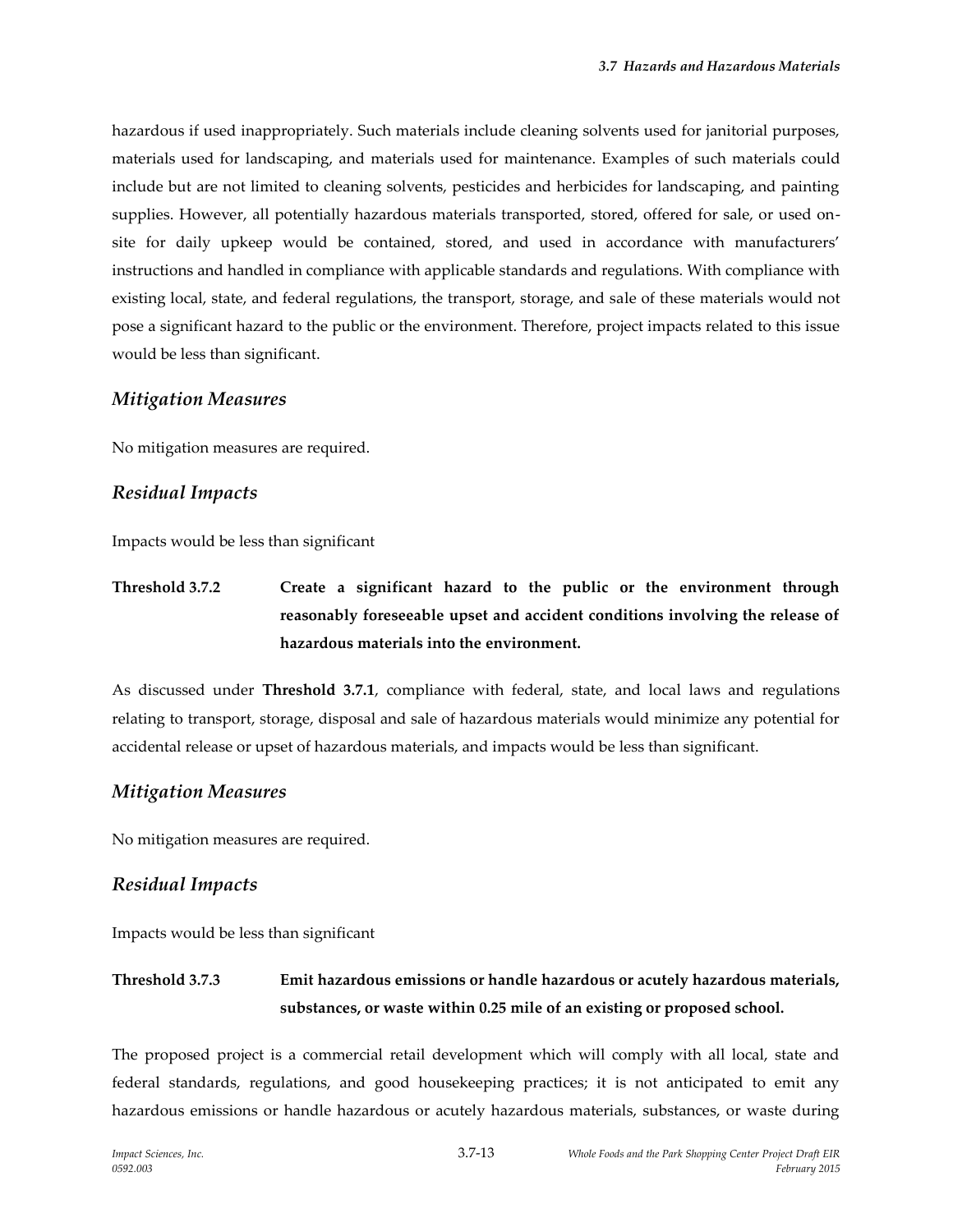construction or operation. Further, as previously discussed, there are no existing or proposed schools within 0.25 mile of the project site. Impacts would be less than significant.

#### *Mitigation Measures*

No mitigation measures are required.

### *Residual Impacts*

Impacts would be less than significant.

**Threshold 3.7.4 Be located on a site which is included on a list of hazardous materials sites compiled pursuant to Government Code Section 65962.5 and, as a result, create a significant hazard to the public or environment.**

As previously discussed, as part of the Phase I ESA, an historical environmental database search in compliance with ASTM Standard EI527-00 and ASTM Standard E1527-13 was conducted encompassing the project site and up to a 1-mile radius from the project site. The project site does not appear in any of the databases. A few cases were identified in the area within various databases. However, none of these cases are issues of environmental concern to the project site for reasons detailed in the Phase I ESA, including distance from the project site, regulatory closure, and down-gradient or cross-gradient locations. Impacts would be less than significant.

### *Mitigation Measures*

No mitigation measures are required.

### *Residual Impacts*

Impacts would be less than significant.

**Threshold 3.7.5 For a project located within an airport land use plan or, where such a plan has not been adopted, within two miles of a public airport or public use airport, result in a safety hazard for people residing or working in the project area.**

The nearest airport to the project site is Santa Monica Municipal Airport located approximately 16.2 miles to the southeast. Other airports in the general area include Los Angeles International Airport, located approximately 19.9 miles to the southeast and Bob Hope (Burbank) Airport, located approximately 34.2 miles to the northeast. The project site is not located within 2 miles of a public airport or within the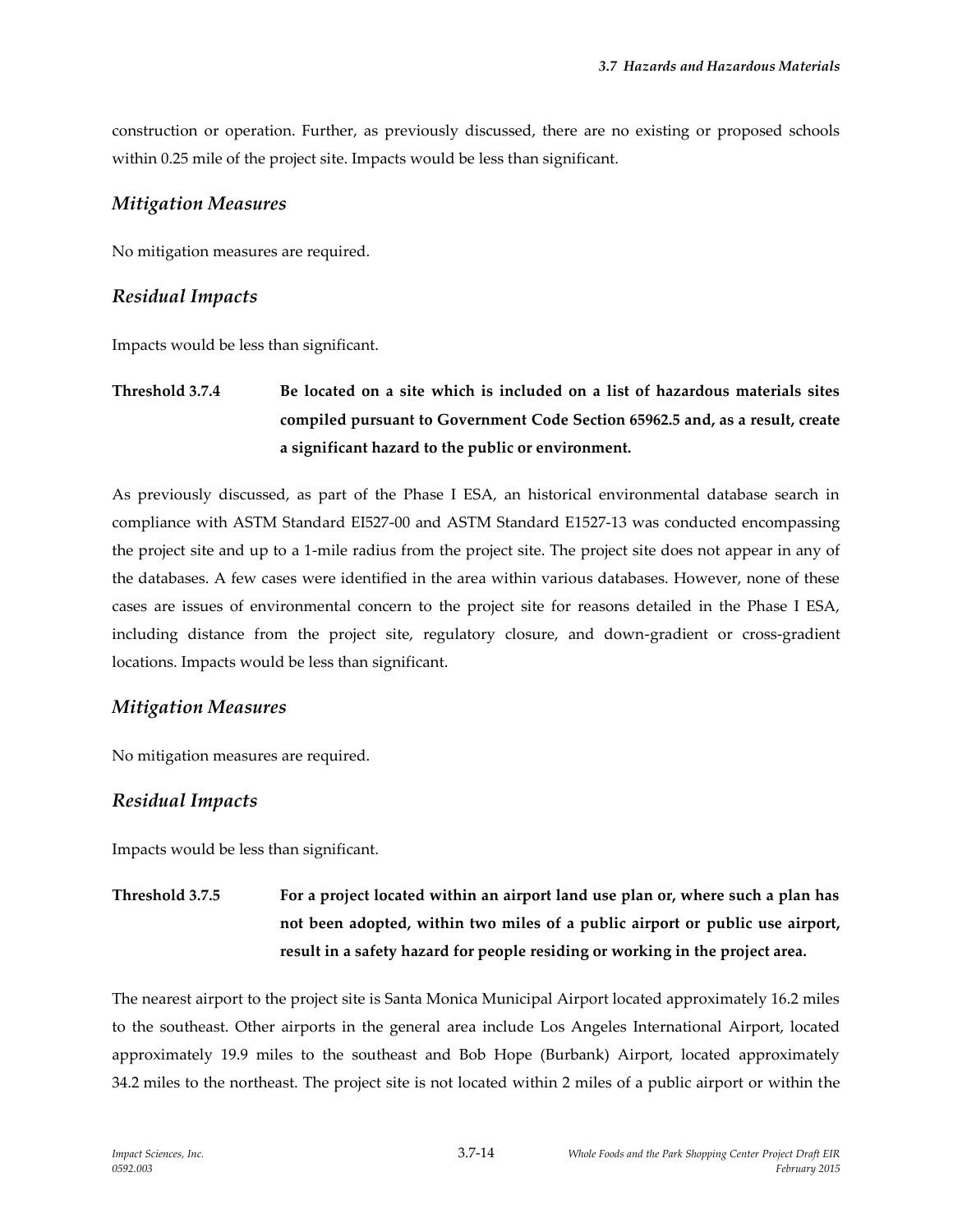boundaries of an airport land use plan and would not result in a safety hazard for people residing or working in the project area. Therefore, no impact would occur.

### *Mitigation Measures*

No mitigation measures are required.

### *Residual Impact*

No impact would occur.

# **Threshold 3.7.6 For a project located within the vicinity of a private airstrip, result in a safety hazard for people residing or working in the project area.**

As discussed above (**Threshold 3.7-5**) the project site is not located within 2 miles of a public airport or within the boundaries of an airport land use plan, nor are there any private airstrips in the vicinity of the project site. Implementations of the proposed project would not result in a safety hazard for people residing or working in the project area due to the proximity of a private airstrip. Therefore, no impact would occur.

### *Mitigation Measures*

No mitigation measures are required.

# *Residual Impact*

No impact would occur.

# **Threshold 3.7.7 Impair implementation of or physically interfere with an adopted emergency response plan or emergency evacuation plan.**

According to the EOP, in the project vicinity Malibu Canyon Road and PCH are the designated disaster routes.7 Disaster routes function as primary thoroughfares for the movement of emergency response traffic and access to critical facilities. Although the project site is situated in the vicinity of these streets, neither the construction nor the operation of the project would require or result in modifications to any of these roadways that would impact emergency traffic. Construction of the project could temporarily interfere with local and on-site emergency response. Local streets adjacent to the project site would be

<sup>7</sup> City of Malibu SEMS/NIMS Emergency Operations Plan 2012, website: [https://www.malibucity.org/](https://www.malibucity.org/DocumentCenter/View/68) [DocumentCenter/View/68,](https://www.malibucity.org/DocumentCenter/View/68) accessed March 17, 2014.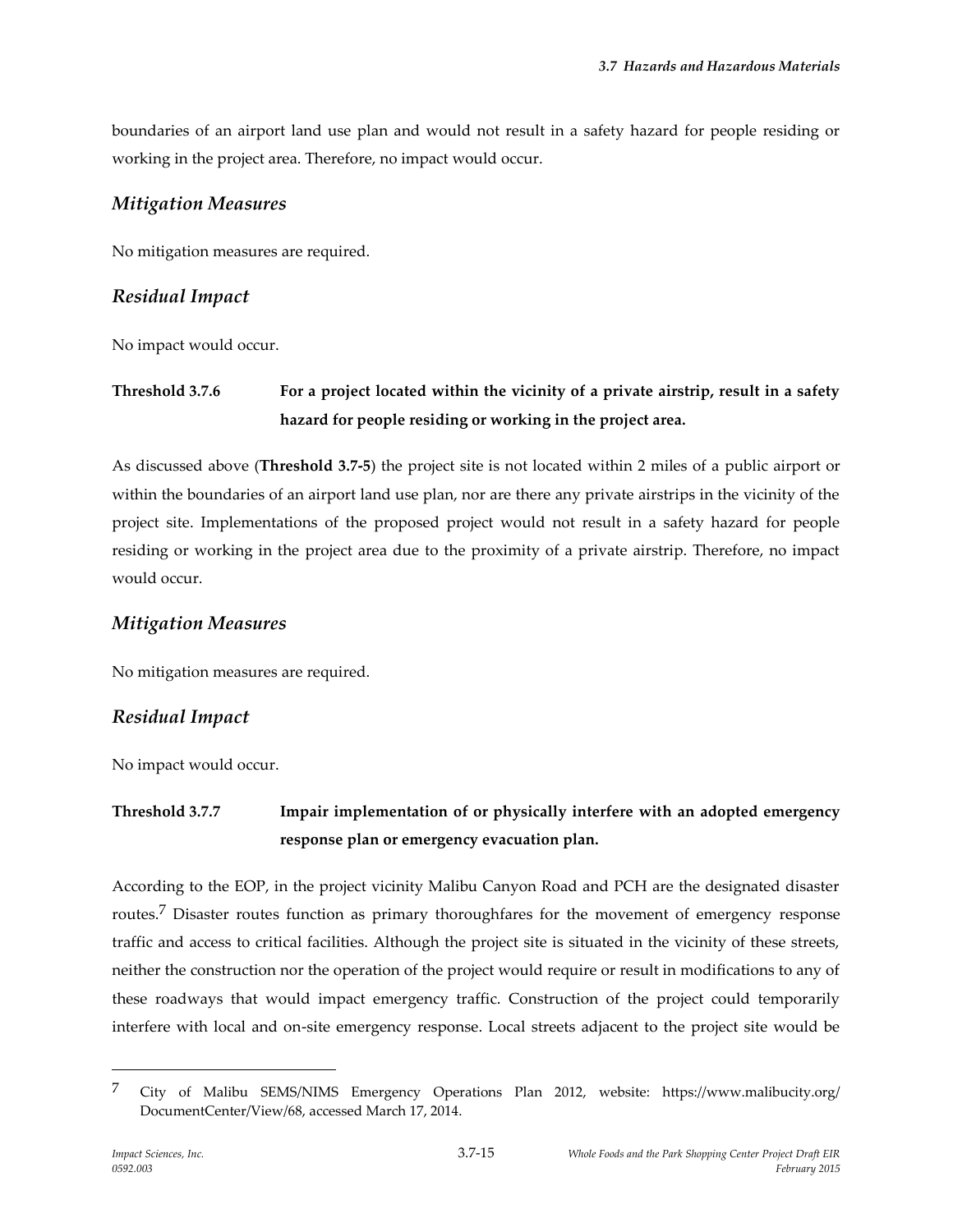used for construction traffic; however, construction traffic would conform to all local access standards to allow adequate emergency access. The majority of construction activities for the project would be confined to the site, except for infrastructure improvements, which may require some work in adjacent street rights-of-way. The required use of flag personnel during these periods would minimize traffic obstruction and delays. While the proposed project is anticipated to affect vehicle/capacity ratios and the level of service of roadways in the project vicinity, with proposed mitigation, the proposed project would have less than significant impacts to area traffic both on a project and cumulative level (refer to **Section 3.13, Transportation and Traffic**). Further, increases in traffic would not greatly affect emergency vehicles since the drivers of emergency vehicles normally have a variety of options for avoiding traffic, such as using their sirens to clear a path of travel or driving in the lanes of opposing traffic. This impact is not considered significant since emergency response times would not be substantially affected, and given the availability of alternative routes within the street pattern in the area surrounding the project site.

Therefore, construction and operation of the project is not anticipated to significantly impair implementation of, or physically interfere with, any adopted or on-site emergency response or evacuation plans or a local, state, or federal agency's emergency evacuation plan, and the project would have a less than significant impact with respect to these issues.

#### *Mitigation Measures*

No mitigation measures are required.

#### *Residual Impacts*

Impacts would be less than significant.

**Threshold 3.7.8 Expose people or structures to a significant risk of loss, injury, or death involving wildland fires, including whether wildlands are adjacent to urbanized areas or where residences are intermixed with wildlands.**

As previously acknowledged, the City, and therefore the project site, is located within a VHFHSZ. All project construction would be in compliance with the goals, policies, and implementation measures and codes of the LACFD; the City's General Plan Safety Element; the LCP; the Department of Public Works, Building and Safety Division; and VHFHSZ building codes and requirements. Examples of protective building construction measures include Fuel Modification Zones; development with specific building materials, such as fire-retardant roofing; and the installation of fire sprinkler systems in all five buildings, and the provision of fire-safe landscaping, including the provision of a "living wall" along the northern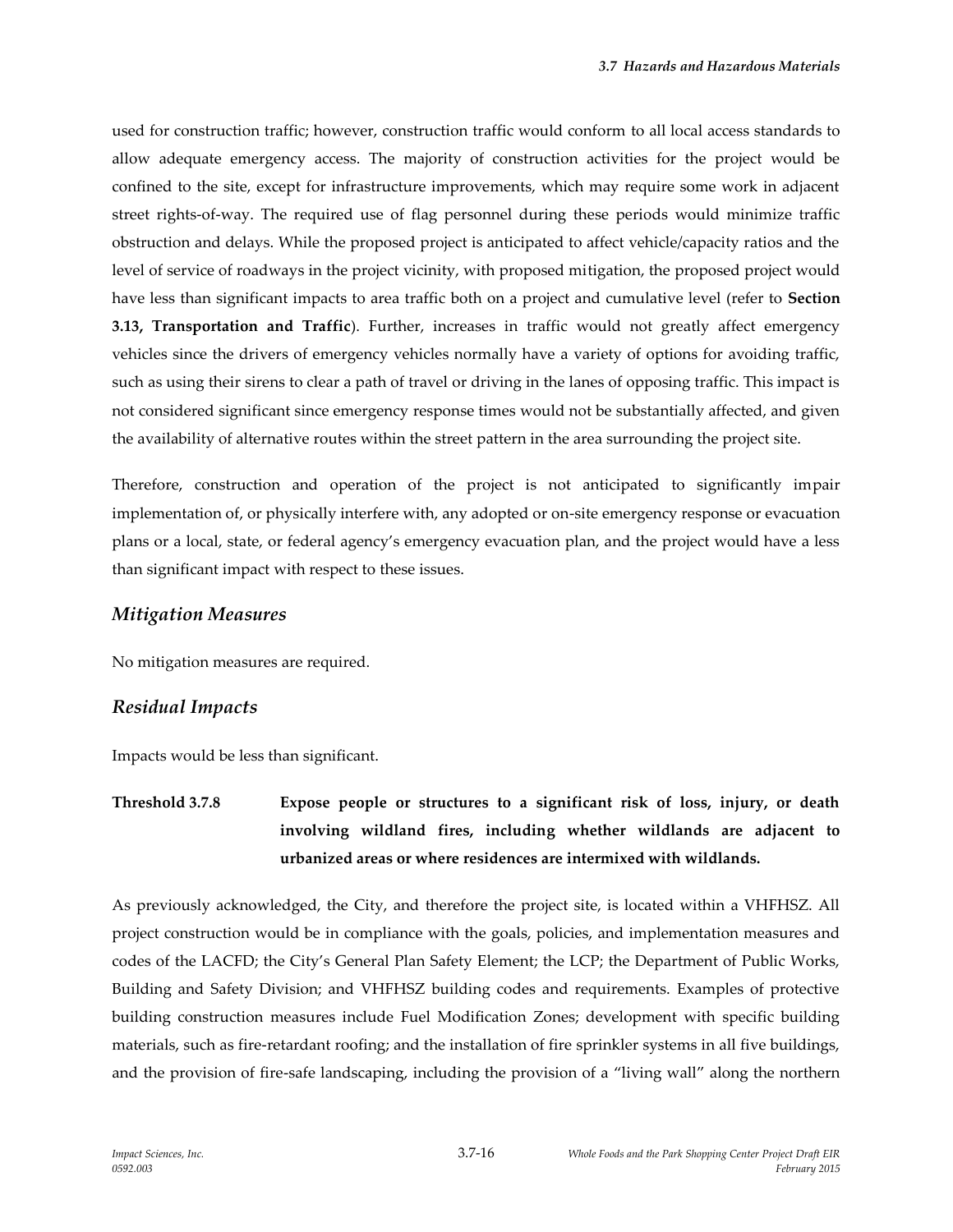property line.<sup>8</sup> The proposed project would comply with all applicable code and regulatory measures, as well as implement **Mitigation Measures 3.11-1-1** through **3.11-1-7** set forth in **Section 3.11.1, Public Services – Fire Protection**. Therefore, impacts would be less than significant.

### *Mitigation Measures*

No mitigation measures are required.

### *Residual Impacts*

Impacts would be less than significant following compliance with all applicable measures.

### **Cumulative Impacts**

Development of the proposed project in combination with the related projects has the potential to increase, to some degree, the risks associated with the use and potential accidental release of hazardous materials in the project area, as well as the intensification of use in a VHFHSZ. However, as discussed above, impacts related to hazards, hazardous materials and the intensification of use in a VHFHSZ as a result of the proposed project would be less than significant.

With respect to other sites in the area, the potential presence of hazards or hazardous substances would require evaluation on a case-by-case basis, in conjunction with the development proposals for each of these properties. Further, compliance with all applicable local, state, and federal codes and regulations regarding the transport and/or use of hazardous materials would further reduce impacts associated with the development of the related projects. The proposed project would not contribute to a cumulatively significant impact with respect to hazards, hazardous materials. As a result, cumulative impacts with respect to hazards, hazardous materials would be less than significant.

Increased vehicle traffic generated at buildout of the proposed project and the related projects could adversely affect the operating condition of the local roadway network. Increased cumulative traffic could slow fire response times in a VHFHSZ. Mitigation measures for cumulative traffic impacts are provided in **Section 3.13 Traffic, Circulation, and Parking**, of this EIR. Upon implementation of these measures, no significant impacts on fire protection services would occur when compared with accepted response time criteria. Further, increases in traffic would not greatly affect emergency vehicles since the drivers of emergency vehicles normally have a variety of options for avoiding traffic, such as using their sirens to

<sup>8</sup> In Germany, fire insurance premiums are lower on buildings with green (living) roofs and walls, which lower fire risk. Horticulture Week, *'Living Walls and Green Roofs - Turning Clients Green*' Gavin McEwan, May 7, 2010, website: http://www.hortweek.com/news/1001319/Living-walls-green-roofs---turning-clients-green/, accessed March 26, 2014.